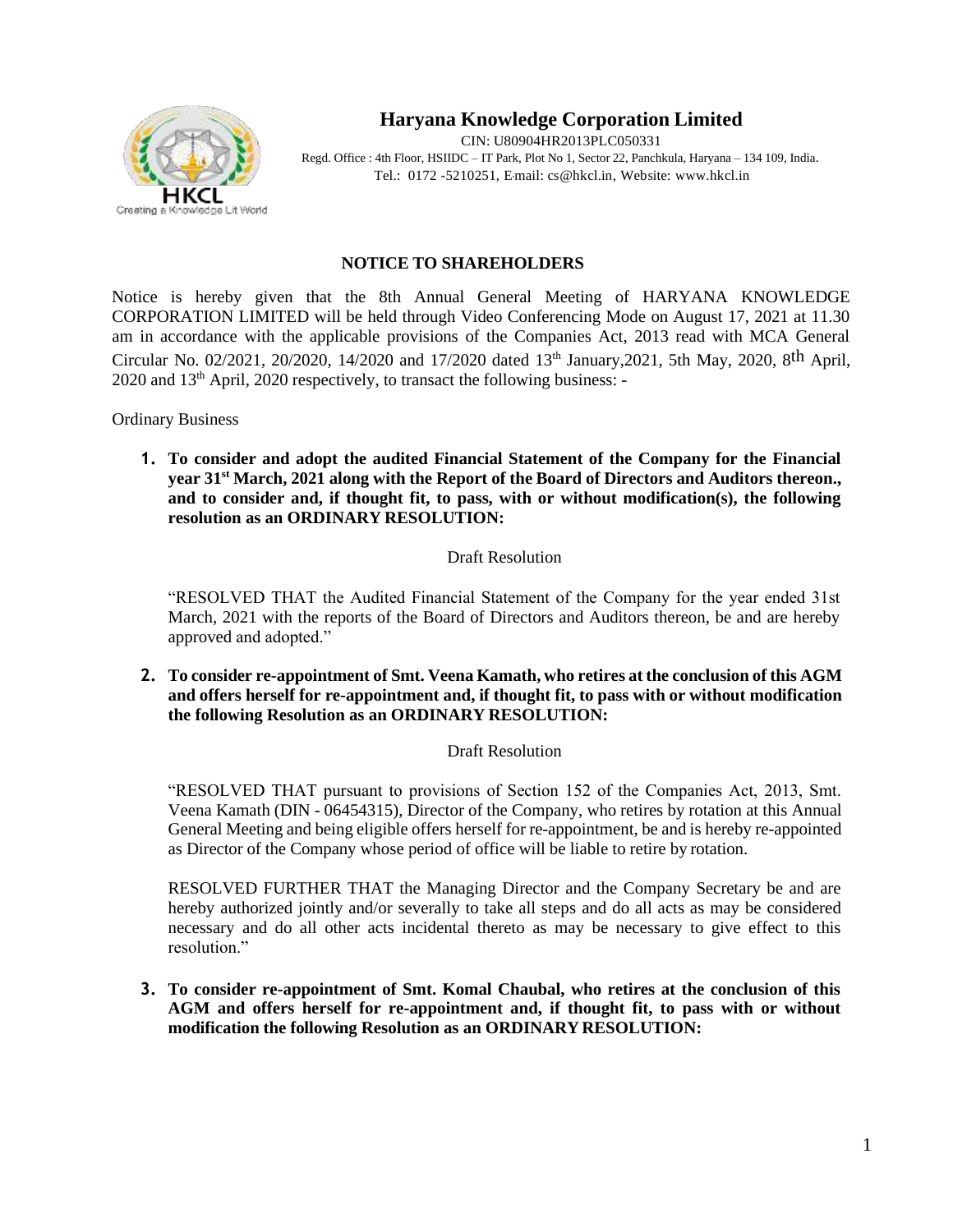## Draft Resolution

"RESOLVED THAT pursuant to provisions of Section 152 of the Companies Act, 2013, Smt. Komal Chaubal (DIN- 06879196), Director of the Company, who retires by rotation at this Annual General Meeting and being eligible offers herself for re-appointment, be and is hereby re-appointed as Director of the Company whose period of office will be liable to retire by rotation.

RESOLVED FURTHER THAT the Managing Director and the Company Secretary be and are hereby authorized jointly and/or severally to take all steps and do all acts as may be considered necessary and do all other acts incidental thereto as may be necessary to give effect to this resolution."

### **4. To consider re-appointment of Sh. Vijay Singh Dahiya, who retires at the conclusion of this AGM and offers himself for re-appointment and, if thought fit, to pass with or without modification the following Resolution as an ORDINARY RESOLUTION:**

## Draft Resolution

"RESOLVED THAT pursuant to provisions of Section 152 of the Companies Act, 2013, Sh. Vijay Singh Dahiya (DIN- 07071704), Director of the Company, who retires by rotation at this Annual General Meeting and being eligible offers himself for re-appointment, be and is hereby reappointed as Director of the Company whose period of office will be liable to retire by rotation.

RESOLVED FURTHER THAT the Managing Director and the Company Secretary be and are hereby authorized jointly and/or severally to take all steps and do all acts as may be considered necessary and do all other acts incidental thereto as may be necessary to give effect to this resolution."

**5. To declare final dividend on Equity Shares for the financial year 2020-21, and to consider and, if thought fit, to pass, with or without modification(s), the following resolution as an Ordinary Resolution:**

#### Draft Resolution

"RESOLVED that a final dividend  $\omega$  Rs.1/- per equity share of Rs.10/- each, absorbing in aggregate Rs.20,00,000/- (Rupees Twenty Lakhs Only), be and is hereby declared out of the profits of the Company for the year ended 31st March, 2021 and that the same be paid to those shareholders whose names appear on the Register of Members of the Company and/or in the records of the Depositories as Beneficial Owners on the record date.

RESOLVED FURTHER that the Managing Director and the Company Secretary be and are hereby authorized singly and/or jointly to do all such acts, deeds and things as are necessary for giving effect to this resolution."

#### **6. To fix audit fee payable to Statutory Auditor for FY 2021-22 and, if thought fit, to pass with or without modification the following Resolution as an ORDINARY RESOLUTION:**

Draft Resolution

"RESOLVED THAT pursuant to the provisions of Section 142 and all other applicable provisions,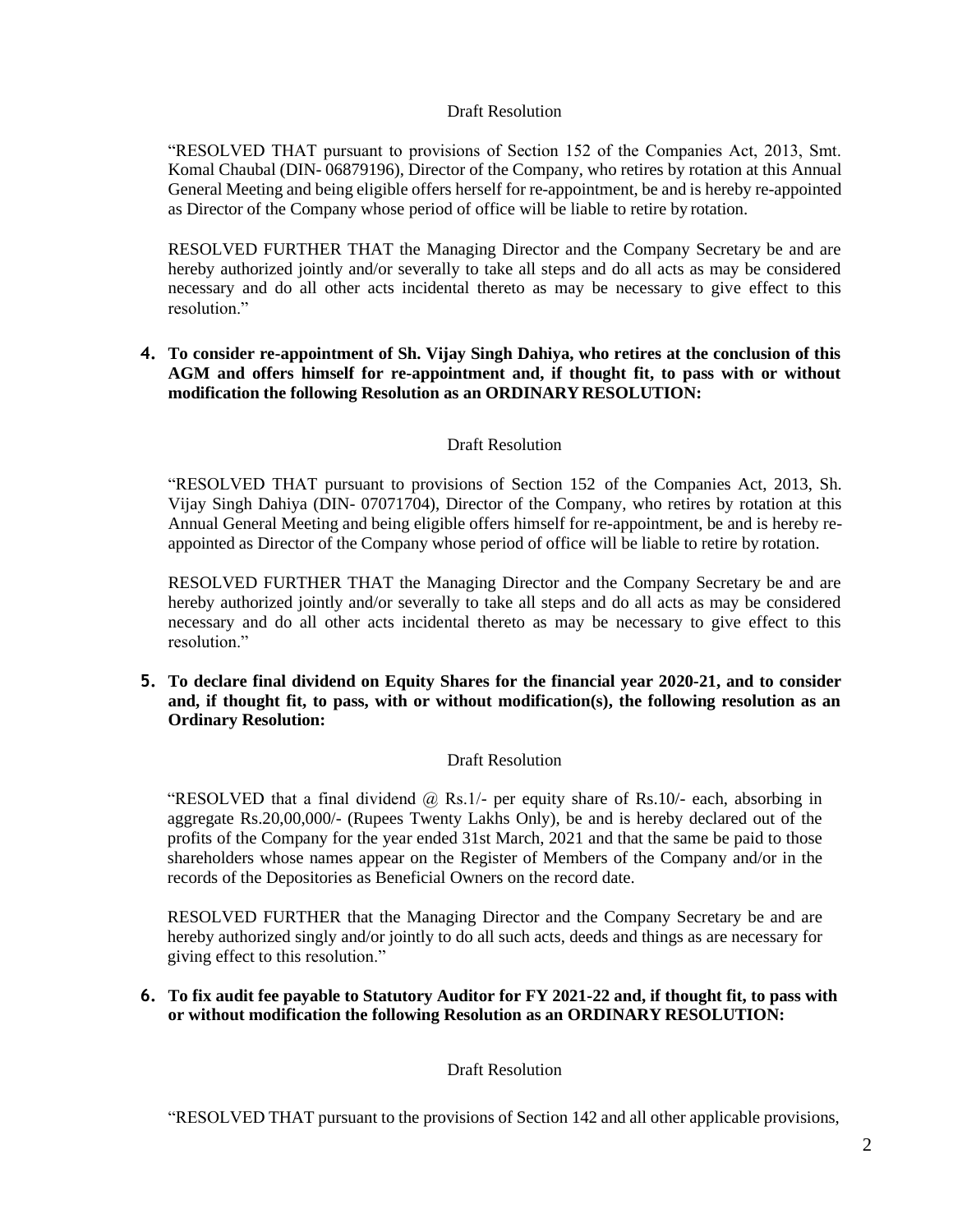if any, of the Companies Act, 2013 and the Rules framed there under and as per the recommendation given by Board Members of HKCL, M/s P.K. Bhasin & Associates, Chartered Accountants, Chandigarh, having firm registration number allotted by ICAI as 08025N, appointed as Statutory Auditors of the Company in the 6th Annual General Meeting of the Company, to hold office till conclusion of the 12th Annual General Meeting of the Company shall be paid Audit Fee amounting to Rs. 40,000/- (Rupees Forty Thousand only) exclusive of taxes  $\&$  inclusive of out of pocket expenses for the financial year 2021- 22."

Special Business

**7. To consider and approve re-appointment of Sh. Vikas Shivajirao Desai as Managing Director & CEO of the Company and revision in his remuneration w.e.f. April 01, 2021 and to pass with or without modification(s), the following resolution as ORDINARY RESOLUTION:**

#### Draft Resolution

"RESOLVED THAT pursuant to the provisions of article 35, 36 and 40 of Article of Association of the company and other applicable provisions of the Companies Act, 2013, Sh. Vikas Desai (DIN-08716227), be and is hereby re-appointed as non-rotational Managing Director of the company for a period of one year starting w.e.f. April 01, 2021 as per the terms and conditions detailed in agreement signed with him.

RESOLVED FURTHER THAT pursuant to approval of the Board of Directors of the Company and subject to the provisions of Sections 197 and other applicable provisions of the Companies Act, 2013 and the rules made thereunder (including any statutory modification or re-enactment thereof) read with Schedule- V of the Companies Act, 2013 and Article 40 of Articles of Association of the Company, approval of the members of the Company be and is hereby accorded for revision of remuneration payable ( upon the terms and conditions as detailed in the explanatory statement attached hereto after approval from Board Members) to Sh. Vikas Desai, Managing Director & CEO of the Company with effect from April 01, 2021.

RESOLVED FURTHER THAT Company Secretary of the company be and is hereby authorized to do all such acts and deeds for giving effect to the above passed resolution and file the necessary returns with the Registrar of Companies."

> **By Order of the Board For Haryana Knowledge CorporationLimited**

> > **Sd/- (Company Secretary)**

**Date: 26.07.2021 Place: Panchkula**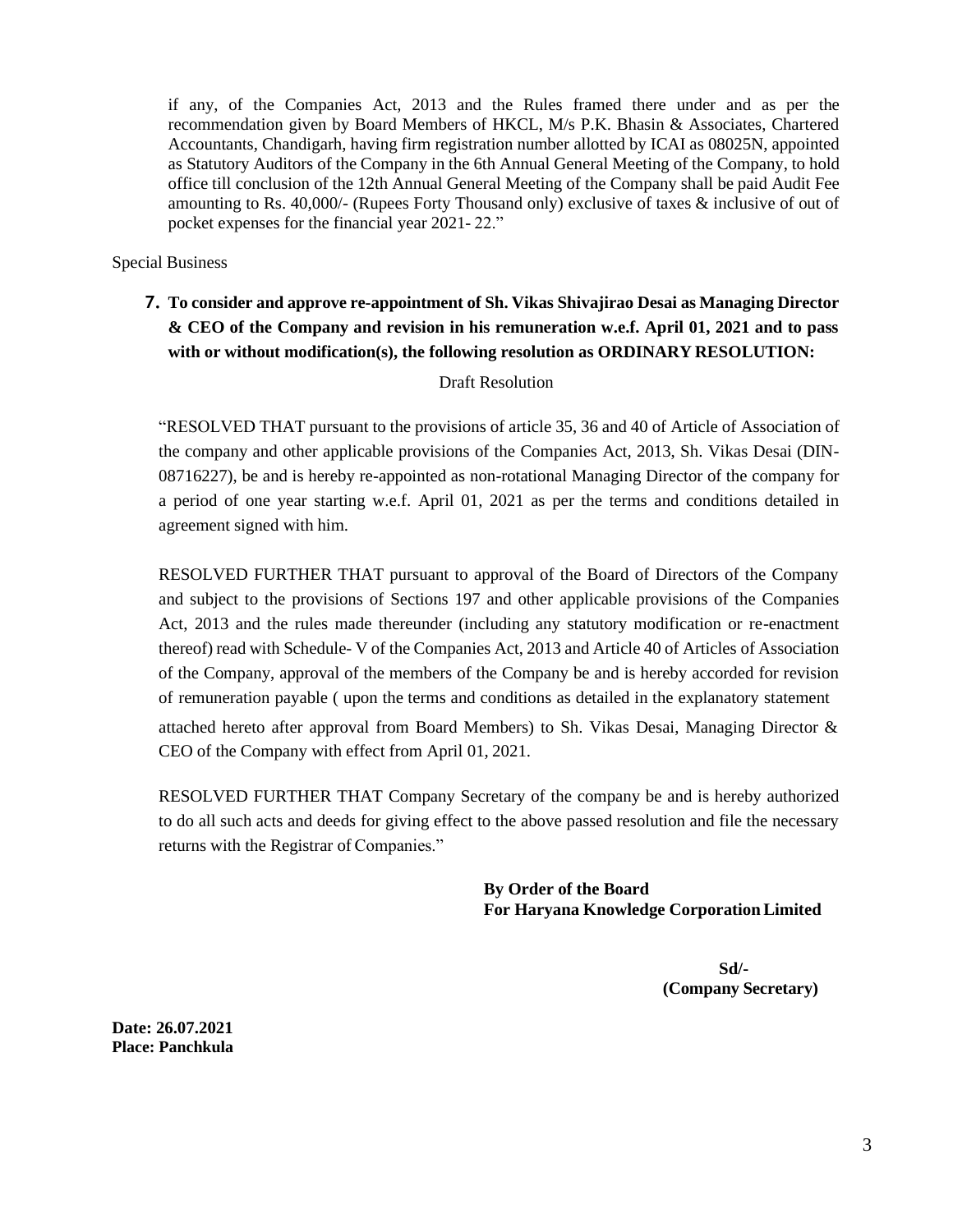## **NOTES:**

- 1. Explanatory Statement setting out the material facts concerning each item of Special Businesses to be transacted at the General Meeting pursuant to Section 102 of the Companies Act, 2013, is annexed hereto and forms part of the Notice.
- 2. This Notice of 8thAGMisbeingsenttothememberswhosenamesappearontheRegisterofMembers of Company as on July 26, 2021. The Notice is being sent to members in electronic form to the email addresses registered with the Company. The notice will be available on the Company's websit[ehttp://hkcl.in/downloads.html](http://hkcl.in/downloads.html)
- 3. Mandatory Dematerialization of securities:

The Ministry of Corporate Affairs, Government of India has issued notification dated September 10, 2018 and accordingly, with effect from October 02, 2018, as per Rule 9A(1) of the Companies (Prospectus and Allotment of Securities) Third Amendment Rules, 2018 ("the Rules"),

*'every unlisted public company shall -*

*(a) issue the securities only in dematerialised form; and*

*(b) facilitate dematerialisation of all its existing securities*

*in accordance with provisions of the Depositories Act, 1996 and regulations made there under.'*

Further, as per Rule 9A(3)(a) of the said Rules, *'Every holder of securities of an unlisted public company, who* intends to transfer such securities on or after 2<sup>nd</sup> October, 2018, shall get such securities dematerialised before *the transfer'.*

Accordingly, effective October 02, 2018 except in cases of transmission or transposition, transfer of securities of the Company cannot be processed unless the securities are held in dematerialized from with a depository. The implication of this amendment is, post October 02, 2018 equity shares of the Company which are held in physical form by some shareholders can be continued to be held by them in physical form, but cannot be further transferred by the Company or its R&T Agent except in case of transmission & transposition matters

In view of above, we request the shareholders holding shares in physical form to kindly dematerialize equity shareholding in the Company.

HKCL has secured International Security Identification Number (ISIN) from National Securities Depository Limited (NSDL)**.** For more details refer to the Corporate website <http://hkcl.in/dematerialization-of-shares.html>

4. Address for Dematerialization Request submissions:

TheShareCertificatesfordematerializationbeforwardedwithrequisitedocumentsthroughDepository Participant to the registered office of the Company at below address ‐

The Company Secretary Haryana Knowledge Corporation Limited (HKCL) 4 th Floor, HSIIDC – IT Park, Plot No.1, Sector – 22, Panchkula, Haryana – 134109, INDIA

Tel.: +91-0172-521054 ,Email: [cs@hkcl.in](mailto:cs@hkcl.in)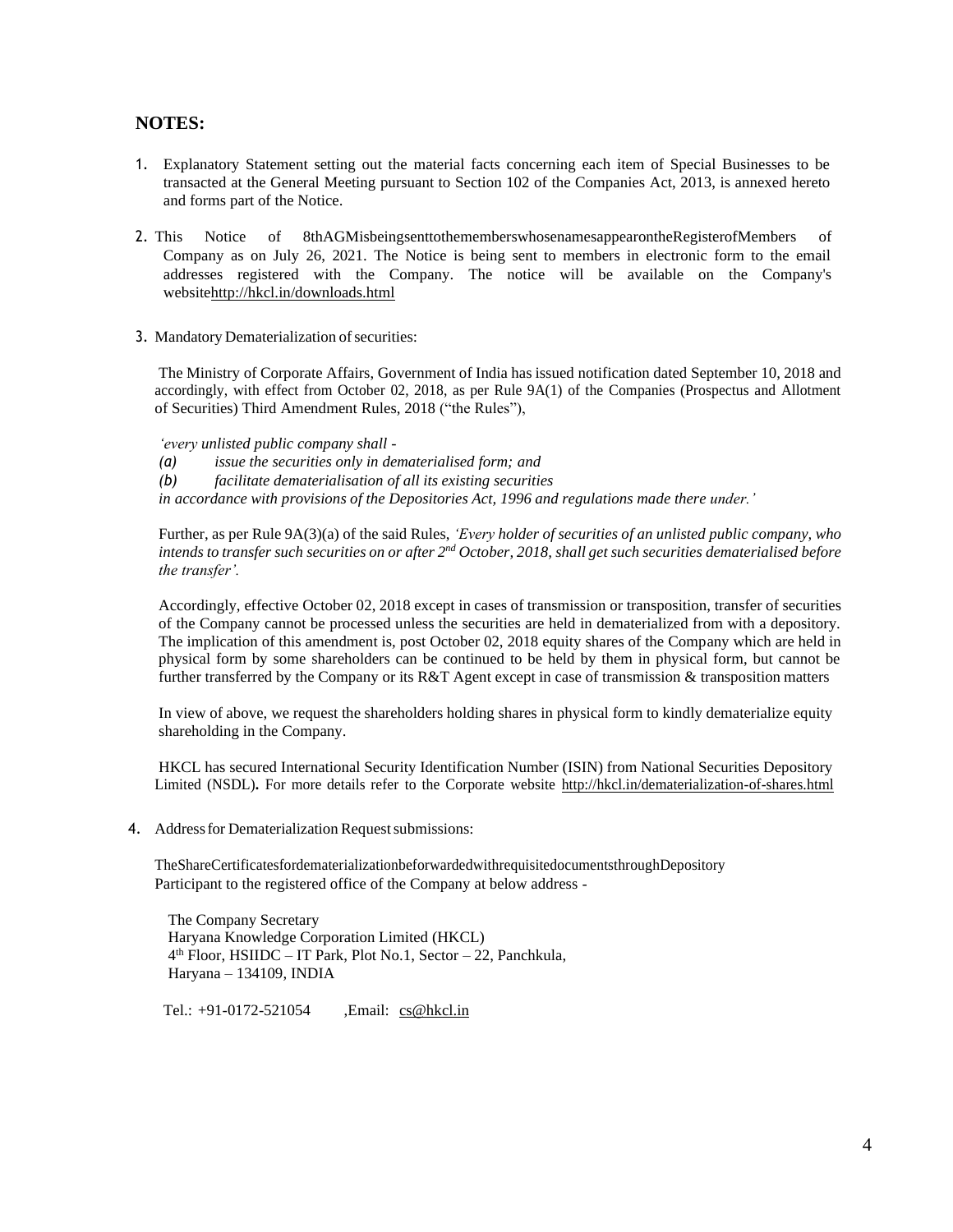5. Registrar and Transfer Agents:

The Head office address of Registrar and Transfer Agents of the Company is as follows: Link Intime India Pvt. Ltd. C-101, 247 Park, LBS MARG, Vikhroli (WEST) – Mumbai - 400083, Maharashtra, INDIA

- 6. In view of the COVID 19 pandemic, the Ministry of Corporate Affairs vide its Circular dated 13<sup>th</sup> January, 2021, 5th May, 2020 read with Circulars dated 8th April, 2020 and 13th April, 2020 (collectively referred to as 'Circulars'), has introduced certain measures enabling companies to convene their Annual General Meetings (AGM/ Meeting) through Video Conferencing (VC) or Other Audio Visual Means (OAVM) and also send notice of the Meeting and other correspondences related thereto, through electronic mode. In compliance with the said requirements of the MCA Circulars, electronic copy of the Notice along with the Annual Report for the financial year ended 31<sup>st</sup> March, 2021 consisting of financial statements including Board's Report, Auditors' Report and other documents required to be attached therewith(Collectively referred to as Notice) have been sent only to those members whose e- mail ids are registered with the Company. The Notice has also been hosted on the website of the Company.
- 7. The members who have not yet registered their e- mail ids with the Company may contact Ms. Sunita Arora, on [cs@hkcl.in](mailto:cs@hkcl.in) or 0172-5210254 for registering their e- mail ids on or before Date of AGM. The Company shall send the Notice to such members whose e-mail ids get registered within the aforesaid time enabling them to participate in the meeting and cast their votes.
- 8. If there is any change in the e-mail ID already registered with the Company, members are requested to immediately notify such change to the Company.
- 9. In terms of the aforesaid Circulars, the businessesset out in the Notice will be transacted by the members only through Show of Hands unless a demand for Poll is made by any member in accordance with section 109 of the Act, as total number of Shareholders is less than 50.
- 10. In view of the MCA Circulars, no proxy shall be appointed by the members. However, in pursuance of section 112 and section 113 of the Act, representatives of the members may be appointed for the purpose of for participation and voting in the meeting held through VC or OAVM.
- 11. The meeting will be conducted through Microsoft Teams Application/Jitsi Meet Application, link/credentials for which will be shared one day prior to date of meeting to the member or representative nominated by member.
- 12. For any assistance required by members to join the meeting through VC, please contact Mr. Rohit Sharma at +91 9467002213.
- 13. The link of meeting will be activated 15 minutes before the scheduled time of meeting and will be kept active for 15 minutes after conclusion of the meeting.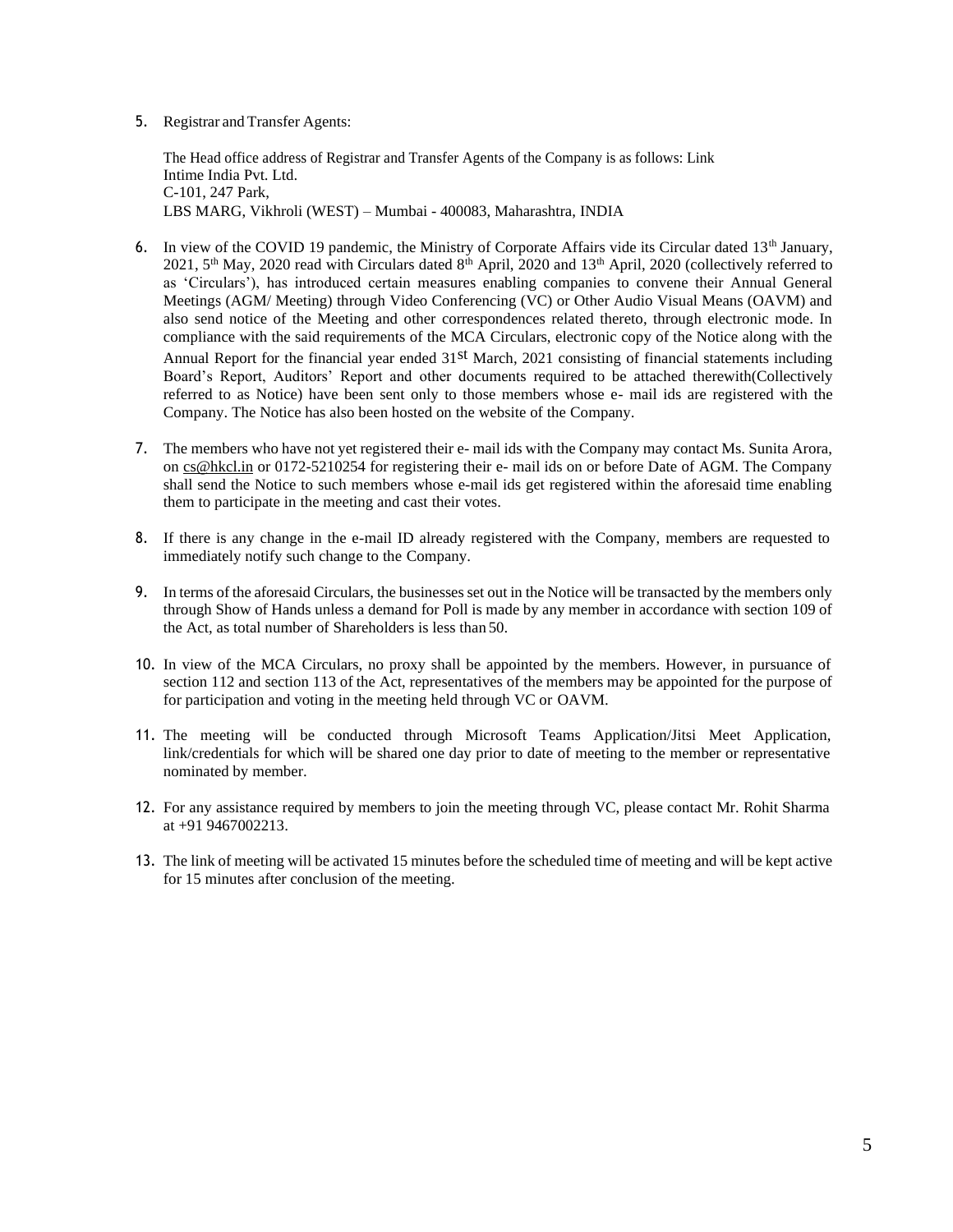## **ITEM NO. 7**

#### **STATEMENT PURSUANT TO SECTION 102(1) OF THE COMPANIES ACT, 2013**

Sh.. Vikas Desai was inducted as Managing Director & CEO of the Company for a period of one yearstarting w.e.f. 1<sup>st</sup> April, 2020, after obtaining due approval from the Shareholders of the Company in their meeting held on December 30, 2020. The Board in its meeting held on December 07, 2020 approved re-appointment of Sh. Vikas Desai as Managing Director & CEO for another term of one year starting on and from April 01, 2021. The Board took this decision in order to maintain stability in the operations of theCompany.

Sh. Vikas Desai is not disqualified from being appointed as Director/Managing Director in terms of Section 164 of the Companies Act, 2013 and has given his consent to act as Managing Director of the Company.

Sh. Vikas Desai currently serving as Managing Director & CEO, HKCL is Masters in Arts (English) and has also done Post Graduate Advance Diploma In Computer Software Systems Analysis and Application. He has diversified expertise and experience of 23 years in Business Development, Software Development Projects and other similar domains wherein HKCL as a company is doing business in the state of Haryana. He was working with CDAC, Rayat Shikshan Sanstha Satara Maharashtra and MKCL Pune before joining HKCL as Managing Director & CEO. Before joining MKCL, he was working in the 360 degree coordination of computer education and IT implementation in the rural - urban area of Maharashtra for various school-colleges of Rayat Shikshan Sanstha.

Members approval is required for re-appointment and remuneration payable to Sh. Vikas Desai, Managing Director & CEO, HKCL for a period of one year starting w.e.f. April 01, 2021 in terms of applicable provisions of Companies Act, 2013.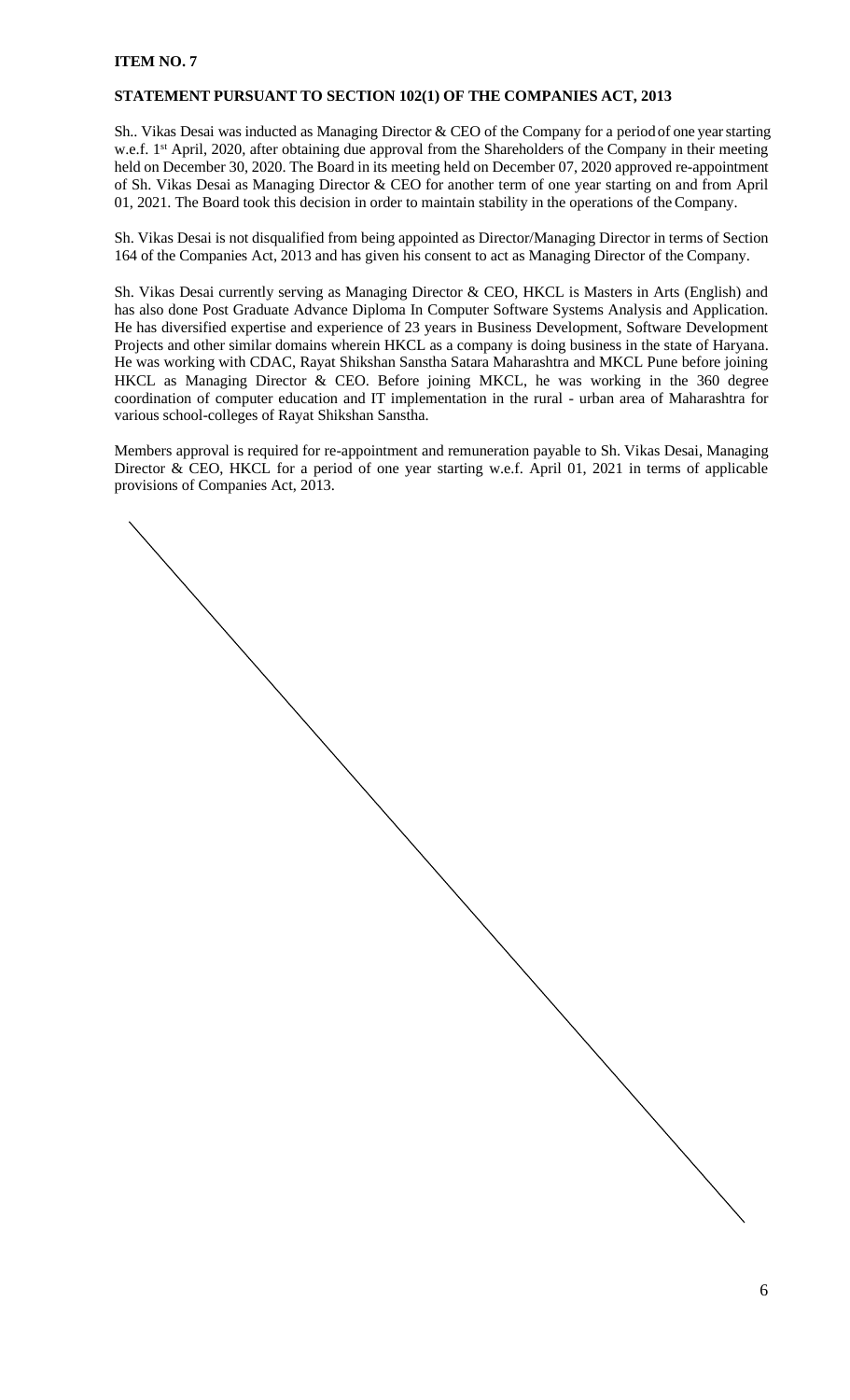## **Annexure I**

The Company shall, in consideration of his services, pay and provide to Sh. Vikas Desai, Managing Director & CEO during the continuance of this Agreement, remuneration, perquisites, re-imbursements, facilities and entitlements as per terms specified below:

## **1. Monthly Compensation**

| Sr.<br>No. | Component                                   | <b>Details</b>                        | <b>Amount (Rs.)</b> |
|------------|---------------------------------------------|---------------------------------------|---------------------|
| 1.1        | <b>Basic Pay</b>                            | <b>Basic Pay</b>                      | 1,19,000            |
| 1.2        | House Rent Allowance                        | 20% of Basic Pay: (20% of 1.1)        | 23,800              |
| 1.3        | <b>Transport Allowance</b>                  | $Rs.7200$ (Fixed)                     | 7,200               |
| 1.4        | Medical Allowance/<br>Reimbursement         | One month Basic Pay $/ 12 : (1.1/12)$ | 9,917               |
| 1.5        | Provident Fund (Employer's<br>Contribution) | 12% of (Basic Pay): 12% (1.1)         | 14,280              |
| 1.6        | Gratuity                                    | 4.81% of (Basic Pay): 4.81% (1.1)     | 5,724               |
| 1.7        | <b>Monthly Compensation</b>                 |                                       | 1,79,921            |

# **2. Annual Benefits**

| Sr.<br>No. | <b>Component</b>                                | <b>Details</b>                | Amount (Rs.) |
|------------|-------------------------------------------------|-------------------------------|--------------|
| 2.1        | Leave Travel Allowance/ Reimbursement           | One Month's Basic Pay:<br>1.1 | 1,19,000     |
| 2.2        | Earned Leave Encashment (subject to<br>balance) | One Month's Basic Pay:<br>1.1 | 1,19,000     |
| 2.3        | <b>Annual Benefits</b>                          |                               | 2,38,000     |

## **3. Total AnnualCompensation**

| Sr. No. | Component                            | <b>Details</b>                  | Amount (Rs.) |
|---------|--------------------------------------|---------------------------------|--------------|
| 3.1     | <b>Annual Cost to Company (ACTC)</b> | $(1.7*12 \text{ months}) + 2.3$ | 23,97,047    |

| <b>4. INSURANCE PREMIUM</b> (To be paid by the Company Annually as per policy terms) |                                                            |  |
|--------------------------------------------------------------------------------------|------------------------------------------------------------|--|
| 4.1                                                                                  | Medical Insurance Policy Coverage of Rs.4,00,000/-         |  |
|                                                                                      | 4.2   Accident Insurance Policy Coverage of Rs.10,00,000/- |  |

|     | <b>5. REIMBURSEMENTS</b>                                                                    |                                           |
|-----|---------------------------------------------------------------------------------------------|-------------------------------------------|
| 5.1 | Reimbursement of Fuel Expenses (To be paid Monthly)<br>Or)                                  | Upto 100 Liters of Petrol                 |
|     | <b>Rental Car Services</b>                                                                  | provided<br>To be<br>the<br>by<br>Company |
| 5.2 | Reimbursement of Telephone Bill of one Line, one Mobile<br>Bill and one Internet Connection | At Actuals                                |

| <b>6. ENTITLEMENTS</b> | Basis                                              |
|------------------------|----------------------------------------------------|
| <b>MD</b> Allowance    | Considering his role, responsibilities as Managing |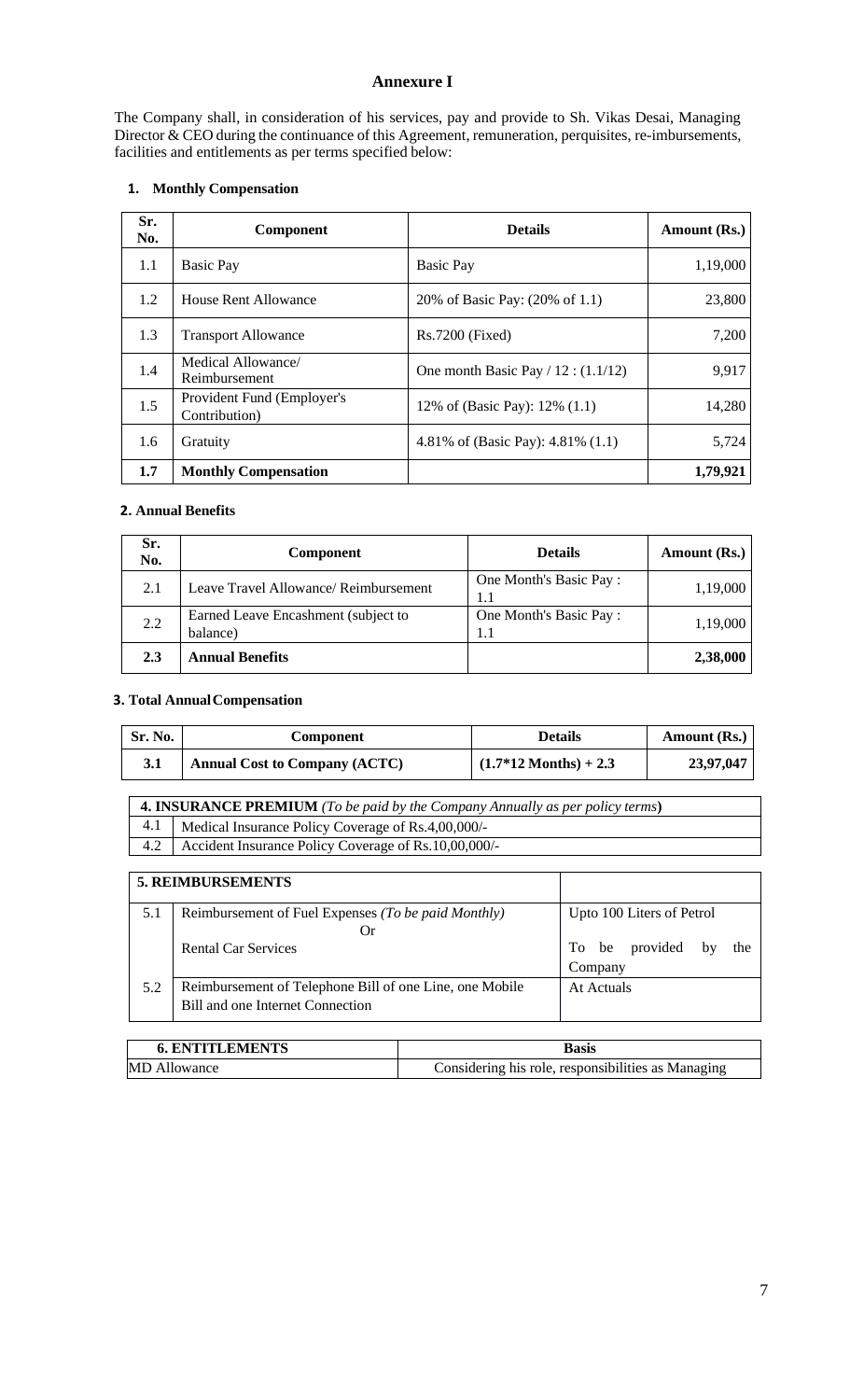| <b>6. ENTITLEMENTS</b>                                                                                                                                     | <b>Basis</b>                                                                                                                                                                                                                                      |
|------------------------------------------------------------------------------------------------------------------------------------------------------------|---------------------------------------------------------------------------------------------------------------------------------------------------------------------------------------------------------------------------------------------------|
|                                                                                                                                                            | Director, a lump sum amount of Rs.60,000/- be paid per<br>month as "MD's Allowance" to Sh. Vikas Desai.                                                                                                                                           |
| Performance Report & Performance Plan                                                                                                                      | Sh. Vikas Desai shall present the Performance Report (for<br>the previous quarter) in the first Board Meeting held after<br>the conclusion of each quarter. The Board, on review of the<br>said performance shall give appropriate yearly rating. |
| <b>Annual Organizational Performance</b><br>LinkedAward (OPLA)                                                                                             | As per Remuneration Policy of the Company as issued from<br>time to time and applicable norms.                                                                                                                                                    |
|                                                                                                                                                            | Applicable OPLA for the period during which Sh. Vikas<br>Desai is MD& CEO of the Company shall be paid by the<br>Company to him even in case of his separation thereafter.                                                                        |
| <b>Children Education Allowance</b>                                                                                                                        | Applicable incase children are undergoing school education<br>i.e. are undergoing school/college education<br>i.e. from age 6 to 12 <sup>th</sup> Standard.                                                                                       |
|                                                                                                                                                            | Reimbursement at the rate of Rs.5,000/- per child per month<br>subject to maximum of two children shall be paid against the<br>submission of original receipts on annual basis.                                                                   |
| Travel in India and/or outside India for<br>official tours.                                                                                                | By roadway, airway, waterway at actuals                                                                                                                                                                                                           |
| Incidental expenses including<br>station<br>Hotel<br>conveyance,<br>accommodation,<br>food<br>bills, entertainment<br>expenses, etc. on official<br>tours. | local/out- Arranged by the Company or reimbursement at actuals                                                                                                                                                                                    |
| Daily Allowance for official tours in India As per the Company's norms<br>and/or outside India as per the Company's<br>norms.                              |                                                                                                                                                                                                                                                   |
| <b>Driver Services</b>                                                                                                                                     | To be provided by the Company                                                                                                                                                                                                                     |
| <b>Public Holidays</b>                                                                                                                                     | 10 days in each calendar year                                                                                                                                                                                                                     |
| Casual leave                                                                                                                                               | Total 8 days in a calendar year taken at a short notice                                                                                                                                                                                           |
| <b>Earned Leave</b>                                                                                                                                        | 30 days in a calendar year (permitted accumulation up to 300<br>days)                                                                                                                                                                             |
| Non-lapsable Sick leave                                                                                                                                    | 10 days in a calendar year                                                                                                                                                                                                                        |